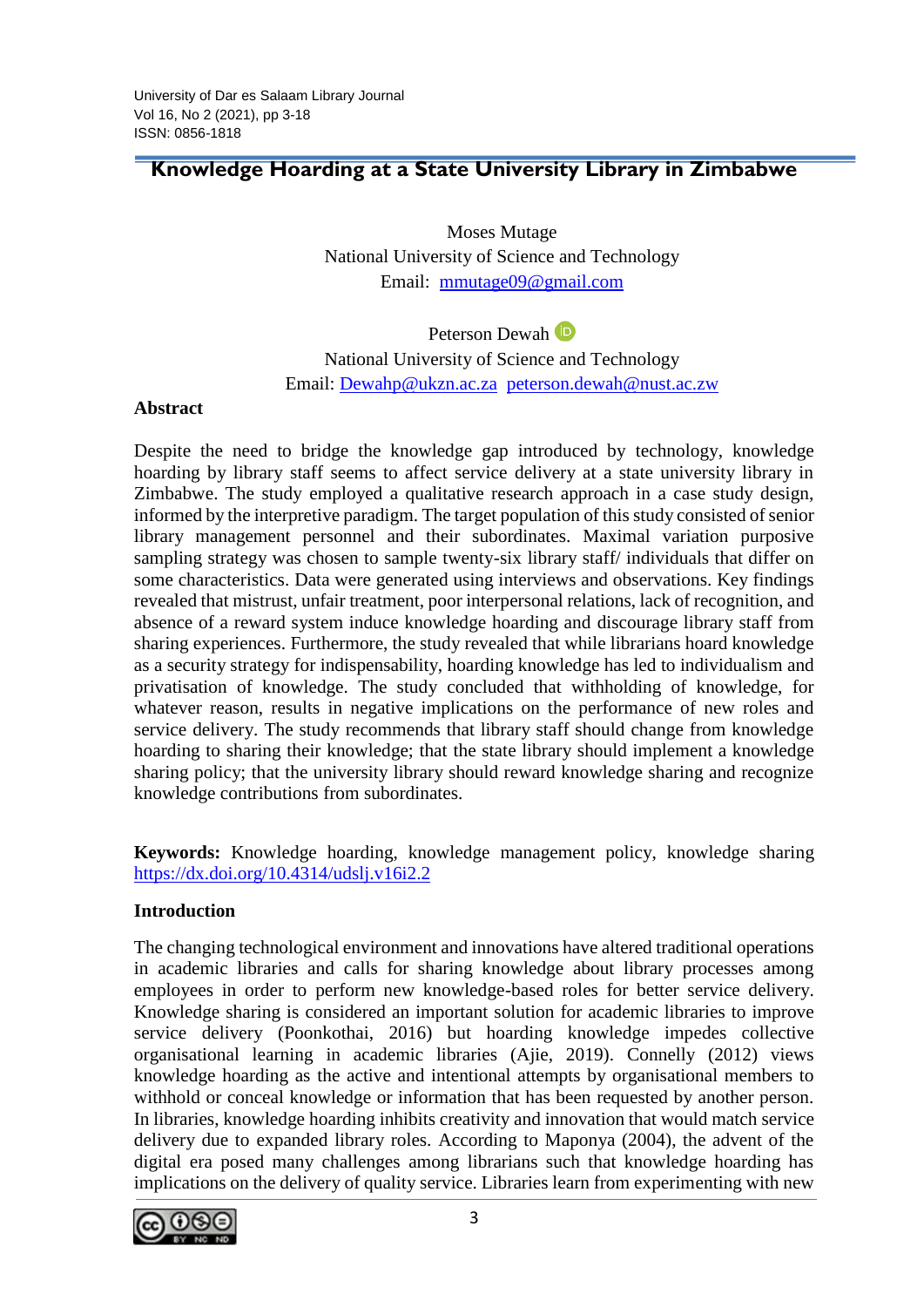knowledge (Makeyiso, 2013) but hoarding knowledge inhibits learning in organisations; this consequently affects the organisation's capability to adapt to changing market demands (Burmeister, Gerpott & Fasbender, 2018). In libraries, sharing knowledge enhances problem-solving while withholding it impedes systematic problem solving and leads to repeated mistakes by operational librarians (Tahleho, 2016; Makeyiso, 2013). Ajie (2019) and Chipeta (2018) are of the view that withholding knowledge impedes the acquisition of innovative ideas that have potential to improve capabilities to perform well in various university libraries functions. Knowledge hoarding in libraries affects the free flow of new and creative ideas that lead to innovations and efficiencies in library performance (Ajie, 2019). Connelly (2012) and Mangold (2017) believe that knowledge hoarding is linked to interpersonal distrust which leads to deterioration of interpersonal friendships and relationships thereby inhibiting cooperation. Knowledge hoarding takes place among employees in various organizations including academic libraries with detrimental effect on the performance of organisations.

Knowledge hoarding affects service delivery in libraries especially in this technological era that requires librarians to become literate, acquire relevant skills to perform new roles and change ways of providing services to clients (Makeyiso, 2013; Mavodza & Ngulube, 2010). Although librarians are challenged to develop themselves to meet the ever-changing needs of clients through sharing knowledge, there is a reluctance to share experienced information and knowledge among librarians (Ajie, 2019) yet knowledge hoarding among librarians does not come without consequences on the library operations and service delivery (Connelly, 2019). In libraries, knowledge hoarding promotes a culture of individualism which inhibits a collective effort towards the provision of good service delivery. Although libraries are in urgent need of acquiring unique skills and or upgrading them through sharing of experiences and competencies to accommodate their expanded roles, most experienced and knowledgeable members are reluctant to share their expertise (Connelly, 2019).

Withholding knowledge inhibits the transfer of capabilities to perform new roles by library staff thereby affecting collective efforts to deliver good services. Despite the need to bridge the knowledge gap introduced by the expansion of library roles through sharing experiences, the knowledge sharing attitudes between senior library management personnel and their subordinates at the public university under study is questionable. There seems to be a culture of individualism amongst library staff as evidenced by the variation of quality of services offered. In some cases, signs of disjointed team workmanship between library management personnel and their subordinates at this state university library manifest in the provision of services. This culture of individualism among library staff defeats the spirit of teamwork and collective contribution towards achieving improved service delivery to clients such as academics and students. It is clear that library management hoard new knowledge acquired from seminars and subordinates find it difficult to unlock this knowledge from their seniors. Consequently, this has attracted scientific enquiry.

This study was conducted at a state university library in Zimbabwe. The study sought to investigate knowledge hoarding by library management personnel and their subordinates and its effects on the service delivery of this public university library. Specifically, the study sought to: establish the effects of employee relations on knowledge hoarding among library staff of this state university library; assess the extent to which the university library staff are motivated to share knowledge; determine the attitude of state library staff towards knowledge hoarding and determine the extent to which knowledge hoarding impact the performance of the university library.

#### **Literature review**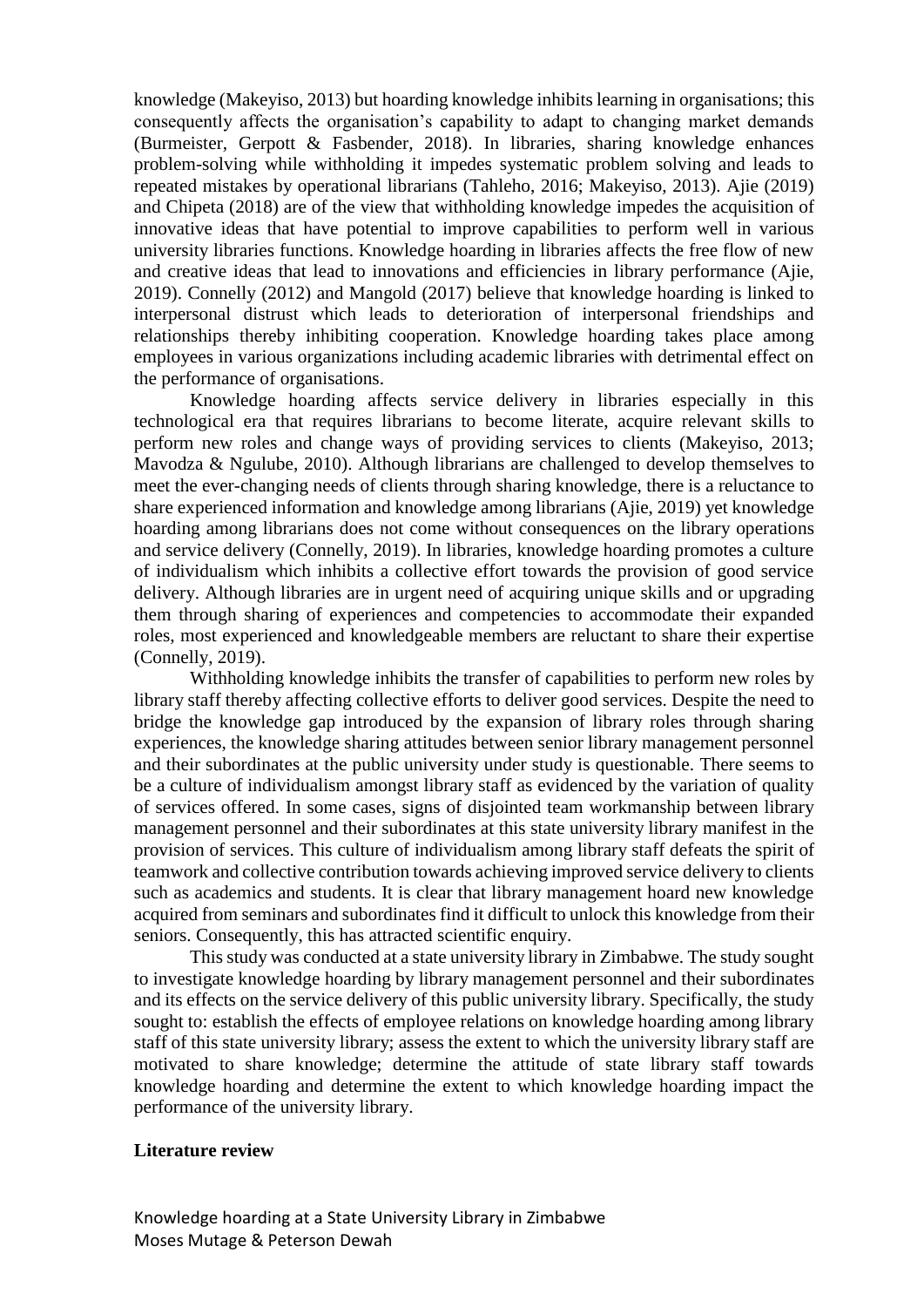University of Dar es Salaam Library Journal Vol 16, No 2 (2021), pp 3-18 ISSN: 0856-1818

A study by Chang, Xie and Feng (2017) found out that incivility on the part of supervisors induces bad relations between supervisors and subordinates which in turn impair knowledge sharing. Incivility in this context refers to an individual's threatening behaviour, rudeness, disrespectful treatment of others, and lacking good manners. At Kenya National Library, injustice done to employees by senior librarians led to distrust that influences knowledge hoarding and the unfair treatment of library staff by managers affects exchange relationships between them; employees do not feel valued, trusted, and recognized, leading to the feeling of being disconnected from the system (Tuitoek, 2014). Tang et al (2015) noted that ethical leadership influences positive knowledge sharing intentions in organisations while unethical leadership is associated with negative knowledge sharing behaviour which leads to withholding knowledge. Tuitoek (2014) observed that a culture of not sharing knowledge and being secretive invested by senior librarians causes bad relations that erode knowledge sharing morale at the library. Abe and Manson (2016) aver that poor leader to member exchanges do influence relationships that would encourage knowledge hoarding.

According to Rehman *et al.,* (2010) organisational culture is a central and influential factor of knowledge sharing behaviour of individuals. Unsupportive organisational culture can be an influential driver of knowledge hoarding. Tuitoek (2014) observed that lack of knowledge sharing culture affects effective knowledge sharing between librarians. Leaders are the legal authorities of organisations who set the organisational culture that influences employee's knowledge sharing behaviour through articulating organisational values, norms, and social beliefs (Manus 2016).

Coercion cannot be used to induce knowledge sharing; rather, motivation and supportive leadership promote knowledge sharing through creating an environment that encourages and facilitates the sharing of knowledge. Top management is responsible for creating a conducive environment that encourages successful knowledge sharing (Yui & Law 2012); for example, cultivating interpersonal trust and availing knowledge sharing rewards and recognition. Tuitoek (2014) found out that lack of senior management support has motivated knowledge hoarding attitudes. Top management involvement is a significant factor that drives employees towards knowledge sharing (Manus, 2016) and as such leaders should demonstrate fairness as a way of motivating employees to share knowledge (Mohmood, Alajmi & Ahmed, 2018). Tan and Noor (2012) stress that for organisations to establish knowledge sharing culture, top management should at all costs support the initiative through shaping a conducive environment that facilitates and speeds up knowledge sharing.

Ugochukwu and Rajagopal (2018) singled out trust as one of the major factors that influence individual attitude towards knowledge sharing in organisations through building good interpersonal relationships. In addition, both intrinsic and extrinsic rewards have an influential impact on the knowledge sharing attitude of employees although intrinsic rewards have a greater impact as compared to extrinsic rewards (Razmerita, Kirchner & Nielsen, 2016). Nevertheless, knowledge sharing is positively influenced by rewards expected from the activity and reputation building, while respect and recognition are strong motivators for knowledge sharing (Yiu & Law, 2012). A negative attitude towards knowledge sharing is influenced by libraries that do not reward people who contributed to knowledge sharing (Nove & Dyah, 2013). A culture of undermining staff inputs influences a negative attitude towards knowledge sharing (Tuitoek, 2014) yet a culture that supports knowledge sharing influences positive employee attitudes towards knowledge sharing (Makeyiso, 2013).

According to Yiu and Law (2012) losing ownership of knowledge weaken individual value and uniqueness in organizations. Organisations expect their employees to freely share

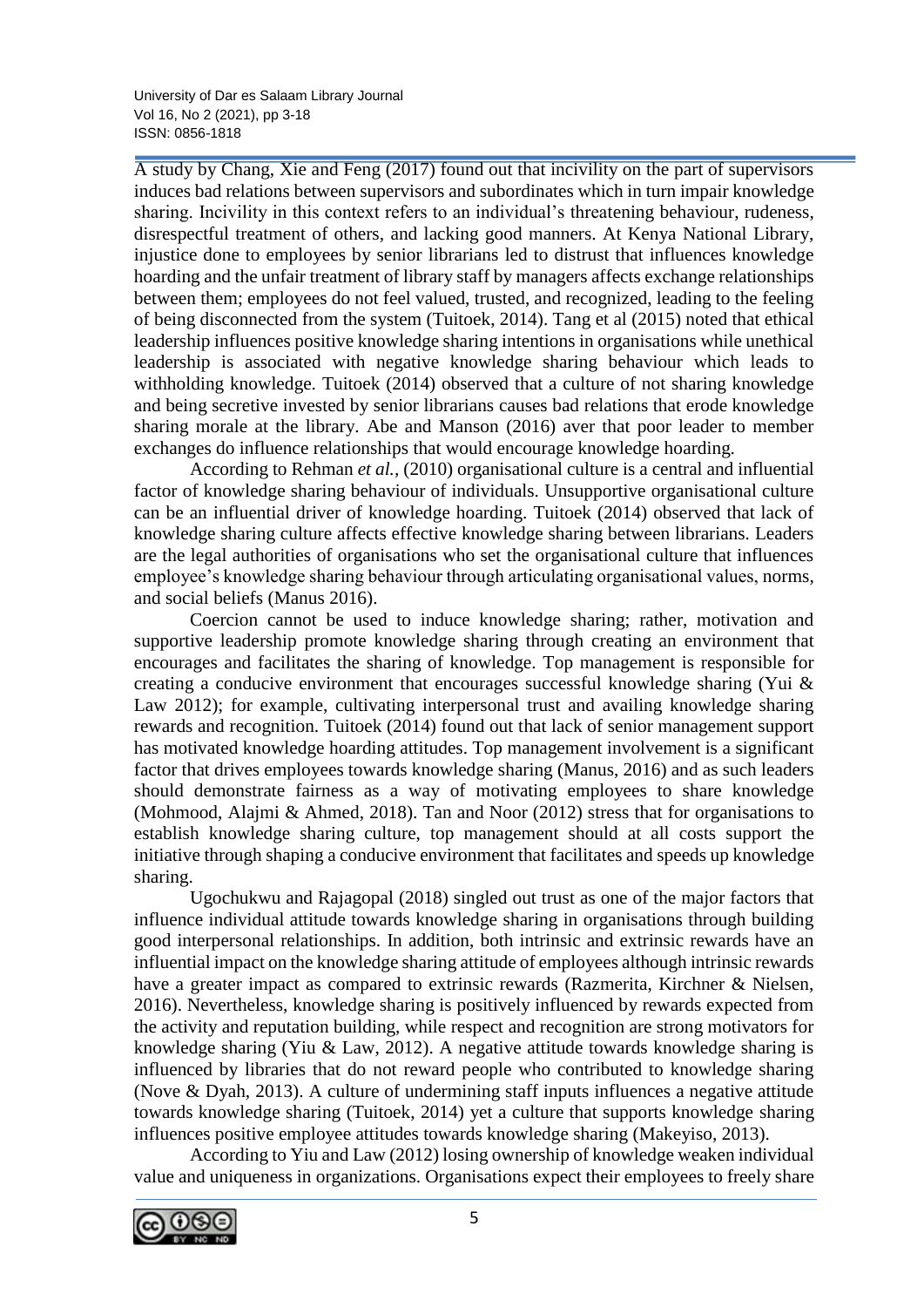their knowledge to gain sustainable competitive advantage (Connelly 2012) but the knowledge is, however, perceived by employees as the source of individual power which protects one's status in an organisation (Yiu & Law, 2012); thus, sharing knowledge is perceived as a self-disarming process. Therefore, many employees are reluctant to share knowledge as a way of retaining individual power. Mohammad, Alajmi and Ahmed (2018) noted that to stimulate knowledge sharing in organisations, employees need to be rewarded through prizes, salary increase, commission, bonuses, promotion, and educational opportunities (extrinsic rewards) or benefits such as enjoyment or satisfaction gained from undertaking an activity (intrinsic) (Sajeva, 2014). Chipeta's (2018) study revealed that library staff in universities of Malawi was intrinsically motivated to share knowledge and they were not motivated by extrinsic rewards. Employees expect recognition and reputation more than any other benefits, hence extrinsic rewards are less effective as compared to intrinsic rewards (Susanty & Wood, 2011). However, supportive leadership and a culture that appreciate knowledge sharing are effective motivator factors of sharing knowledge as compared to extrinsic ones (Makeyiso, 2013). Tahleho (2016) found out that at the University of Lesotho, librarians were motivated to share knowledge through promotional rewards and recognition. In contrast, librarians in the Federal University libraries in Nigeria were not incentivised to share knowledge with others and consequently, their level of knowledge sharing was described as below average (Onifade, 2015). Manus (2016) avers that organisational culture has a bearing on an individual's willingness to share knowledge.

A review of the literature revealed a dearth of studies on the relationship of knowledge hoarding between senior and junior staff and how this impacts the performance of university libraries in Zimbabwe. This study, therefore, sought to bridge that gap by establishing the impact of knowledge hoarding between senior management staff and subordinates on the performance of a state university library in Zimbabwe.

#### **Theoretical framework**

This study is based on the social exchange theory by Blau (1964) which suggested that knowledge sharing is a social exchange process where the willingness to share knowledge is highly dependent on future returns reciprocally. According to the social exchange theory distrust among employees and a perceived low level of future returns regulates the spirit of knowledge hoarding amongst individuals. Employees tend to hoard their knowledge if they have a feeling that there will be no returns or benefits from such an interaction. Employees always want to balance the exchange relationship based on the norm of reciprocity. If one part tends to benefit more than the other, the process will trigger the behaviour of hoarding knowledge to balance the behaviours between the two parties. Knowledge sharing only becomes binding when both parties are willing to contribute benefits to each other or where there is an exchange balance between two parties. Ellahi and Mushtaq (2011) noted that employees do not share knowledge due to insecure feelings and a perceived association between knowledge sharing and loss of opportunities hence they adopt attitudes of knowledge hoarding. Social exchange encourages people to interact regularly, sharing ideas and updates of work which will ensure a collective effort towards good service delivery. **Methodology**

Anchored on the interpretivist paradigm, the qualitative research method was adopted for this research in order to get a deeper insight and understanding of knowledge hoarding and its impact on the performance of libraries. The target population of this study included six senior library management personnel and twenty junior staff. Maximal variation sampling strategy was chosen since the researchers sampled individuals that differ on some characteristics or trait, for instance age group. The purposive sampling technique was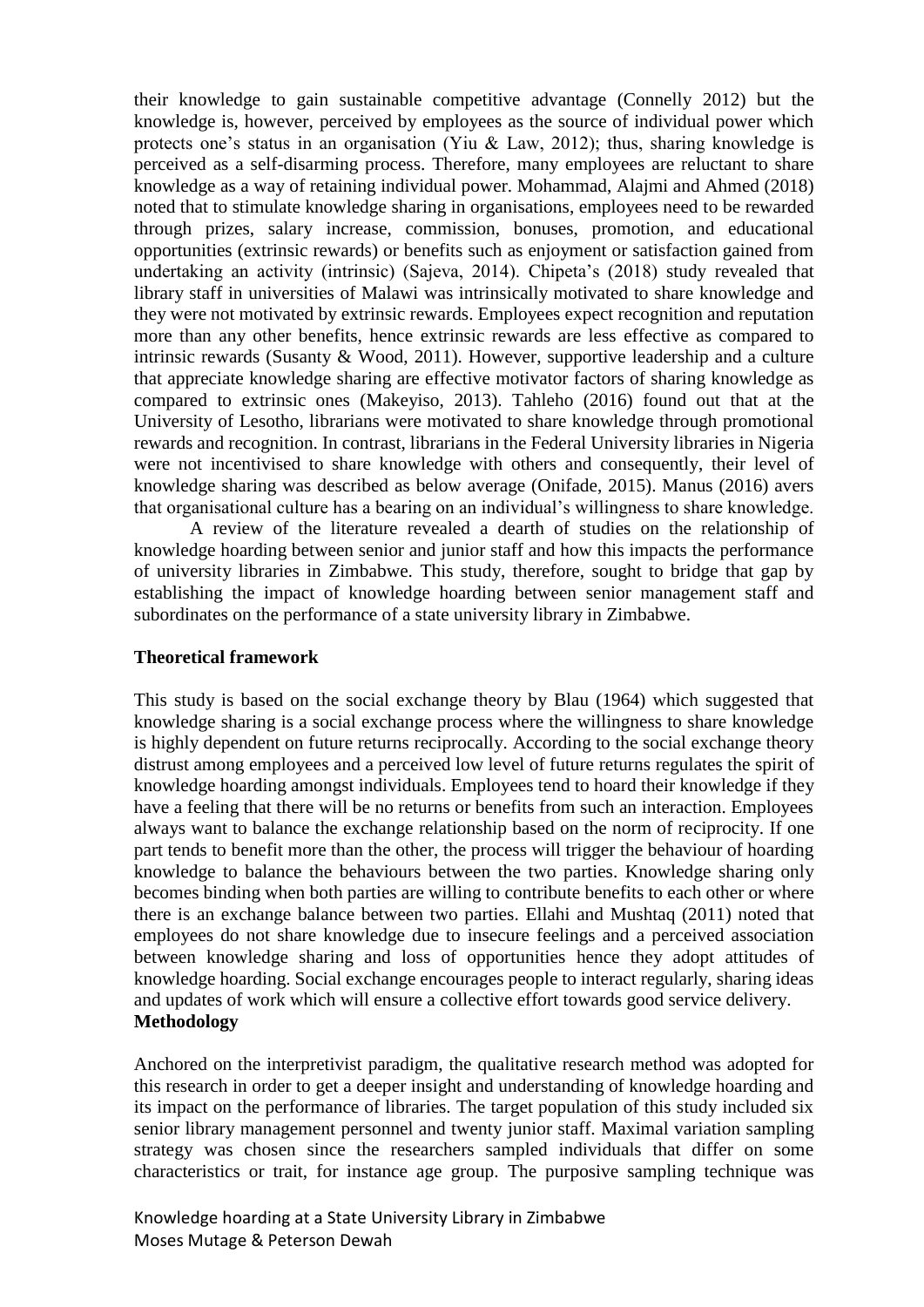University of Dar es Salaam Library Journal Vol 16, No 2 (2021), pp 3-18 ISSN: 0856-1818

therefore used to select senior library staff and junior staff who would be able to convincingly answer questions about knowledge hoarding in the university library. Senior managers are the strategic policymakers for the library and they ensure policy implementation for the success of the library while junior library staff are operational staff who perform daily duties of the library. Data were gathered through interviews and observations over one month, and notes were taken. The researchers managed to interview sixteen librarians out of the twenty-six targeted participants, where face-to-face interviews were conducted with nine participants, while seven responded through filling in the openended questions on online questionnaires. While the name of the university is withheld for ethical reasons the participants of this study were given codes to maintain confidentiality and anonymity that is SM 1-6 for senior management staff and JS 1-10 for junior staff. Data was then analysed and presented thematically. The researchers did not manage to generate data from the principal officer of the library as planned due to their tight schedule during the data collection period.

## **Research Findings**

This section presents the findings of the study based on its research objectives.

### *Employee relations and knowledge hoarding*

The first objective of this study was to establish how employee relations influence knowledge hoarding at this public university library. When asked about the influence of employee relations on knowledge sharing at this university, library interviewees responded as follows:

SM3: *There is somehow mistrust between library staff at this university which have influenced the creation of groups and individualism especially between senior library staff and their junior counterparts. This has influenced both knowledge sharing and hoarding knowledge among library staff.*

SM2: *Knowledge is regarded as a source of power that puts one on a cutting edge above others in this competitive environment. Therefore, knowledge is not shared with peers who appear to be future competitors.*

SM6: *Some people do not want to see visibility and success of their colleagues therefore cliques may be formed based on values, beliefs let alone elements of competition thus inhibiting or allowing the flow of knowledge whichever is applicable. Some people are generally lazy. The hard-working ones naturally would associate together and share information as may spell benefits. Some people are naturally gossipers and may have the potential of passing on the information and these are usually excluded from the loop of knowledge sharing.*

What is emerging is that library staff lacks team work as they have no trust in each other and end up creating informal circles which influence knowledge hoarding. The results revealed that trust influences who one shares their knowledge and experiences with.

Views below indicate that leader to subordinate interactions influence knowledge hoarding rather than sharing knowledge at the library:

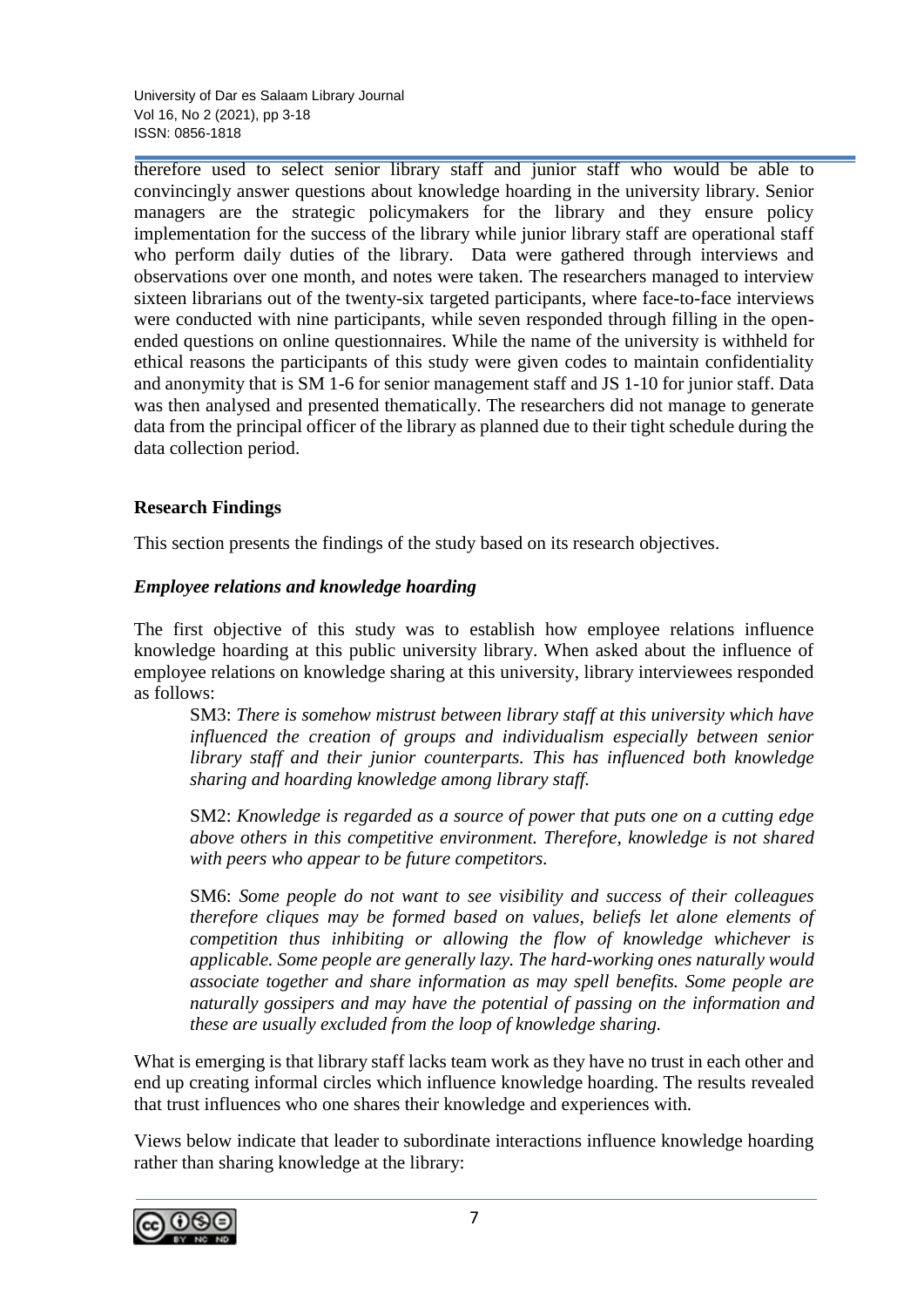JS1: *The senior to junior relations lead to hoarding knowledge about the expertise on how to operate the assistive equipment for the visually impaired students at disability library; knowledge about forthcoming library workshops*; *procedures manuals and manuals about cataloguing special library collections, theses, dissertations and other special publications which are not shared with operational staff but rather kept in management offices."*

SM6: *If a leader is accommodative and open to new ideas, the subordinate feels welcome and is free to engage with the leader – this breeds trust and thus knowledge sharing is fostered. However, where the leader is not welcoming then it may be difficult for the subordinate to open up on anything good or bad happening in the organisation- and this does not breed trust. The junior can hold onto the best of ideas or to an impending business challenge if the leader is unpredictable. This means if the junior makes an error related to work, chances are he/she will hide it until it surfaces on its own, but where the junior feels otherwise a report is made and a problem is arrested in good time and mistakes corrected perhaps through training, transfers or cautioning.*

JS3: *Junior staff members in this library are regarded as instruments of getting work done rather than being active members and contributors to the library team. Some senior members rather claim that junior staff know very little, and their contributions are valueless, hence in most cases junior staff's contributions are turned down and they suffer embarrassment.*

About how peer to peer friendships influence knowledge hoarding in the library, participants responded as follows:

SM5: *In this library peers relate well within circles. Where mutual trust and teamwork exist, knowledge is shared freely and where there is bad blood amongst peers individualism creeps in and people resist sharing their knowledge with peers whom they do not relate well with. For instance, a previous tensional relationship between a supervisor and subordinate has resulted in the creation of circles each with their sympathisers despite the matter having been "resolved" long back.*

JS4: *Knowledge is only shared within trusted friendships where one trusts other members that they will not compete for same positions with one in future.*

JS1: *Where there is lack of trust for future benefits from peers, people do not share their expertise.*

#### *Staff unwillingness to share knowledge*

Chang, Xie and Feng (2017) noted that employees expect recognition as part of the system and fair treatment. Regarding staff members' unwillingness to share their experiences preferring to keep that important knowledge to themselves, comments in the interviews revealed that subordinates' contributions are looked at with contempt:

JS9 said: *Contributions of junior library staff are not seriously considered by the superiors; this maybe simply because they are deemed juniors who lack experience and requisite knowledge. This has eroded individual confidence to share their*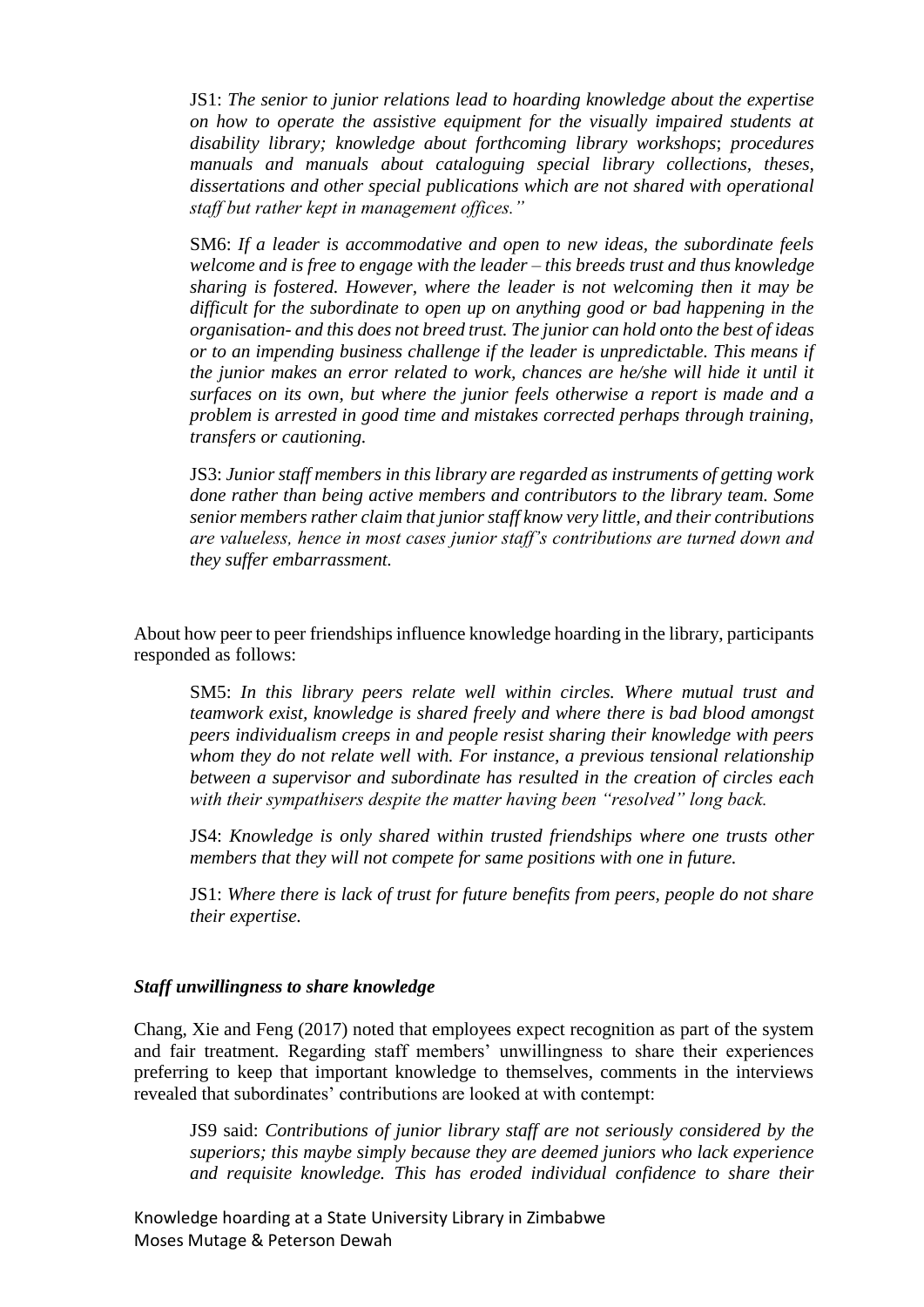*experiences in performance meetings and led to withholding whatever knowledge possessed no matter how valuable to the issue at hand. Provision of platforms such as meetings to contribute to issues at hand and acknowledgement can be put in place to unlock the hoarded knowledge. Acknowledgement and consideration improve juniors' confidence to participate and share knowledge as they are sure that they will be listened to.*

SM1 said: *Staff members are being looked down upon by the seniors and their contributions are often rejected and criticised which has killed their confidence to share experiences."*

SM6: *The absence of stages to groom people contributes to lack of confidence and unwillingness to contribute knowledge. People should be given opportunities to role play, for instance to demonstrate how e-resources work.*

Due to the vast knowledge about library processes that they acquired long back, the knowledgeable senior members have set norms and values to be followed by the rest of the staff in this library. Regarding communication between supervisor and subordinates, findings seem to suggest that subordinates take instructions and do what is said by the supervisor. Interviewees' responses were as follows:

JS5: *During meetings supervisors' contributions are the only ones that are considered.*

JS8: *Juniors cannot be confident to share knowledge with their seniors who appear to have amassed all the required knowledge over the past years and also did not want to share this knowledge with junior counterparts.*

In support of this finding, Manus (2016) points out that leaders are legal authorities of organisations who set the organisational culture that influences employee's knowledge sharing behaviour through articulating organisational norms and values. Indeed, culture influences how people behave in an organisation by determining how people see each other, what they expect from others as well as the quality of relations (Azhar, 2012).

Five participants outlined the factors that discourage them from sharing experiences and expertise with colleagues in the library as follows:

JS7: *I am discouraged from sharing my experiences because other members are resistant to new knowledge and my contributions are always criticized.*

SM1: *Our library runs a tight ship where only top management voices count. Any contributions from junior staff are not entertained.*

JS10: *Managers do not want to recognize and give credit where necessary but rather reject contributions of their juniors which they, in turn, implement behind their back later as their inputs. This de-motivates me from sharing knowledge in future.*

JS2: *Poor grading system de-motivates me from sharing knowledge because I am always undermined and associated with not having important knowledge because I hold a junior position.*

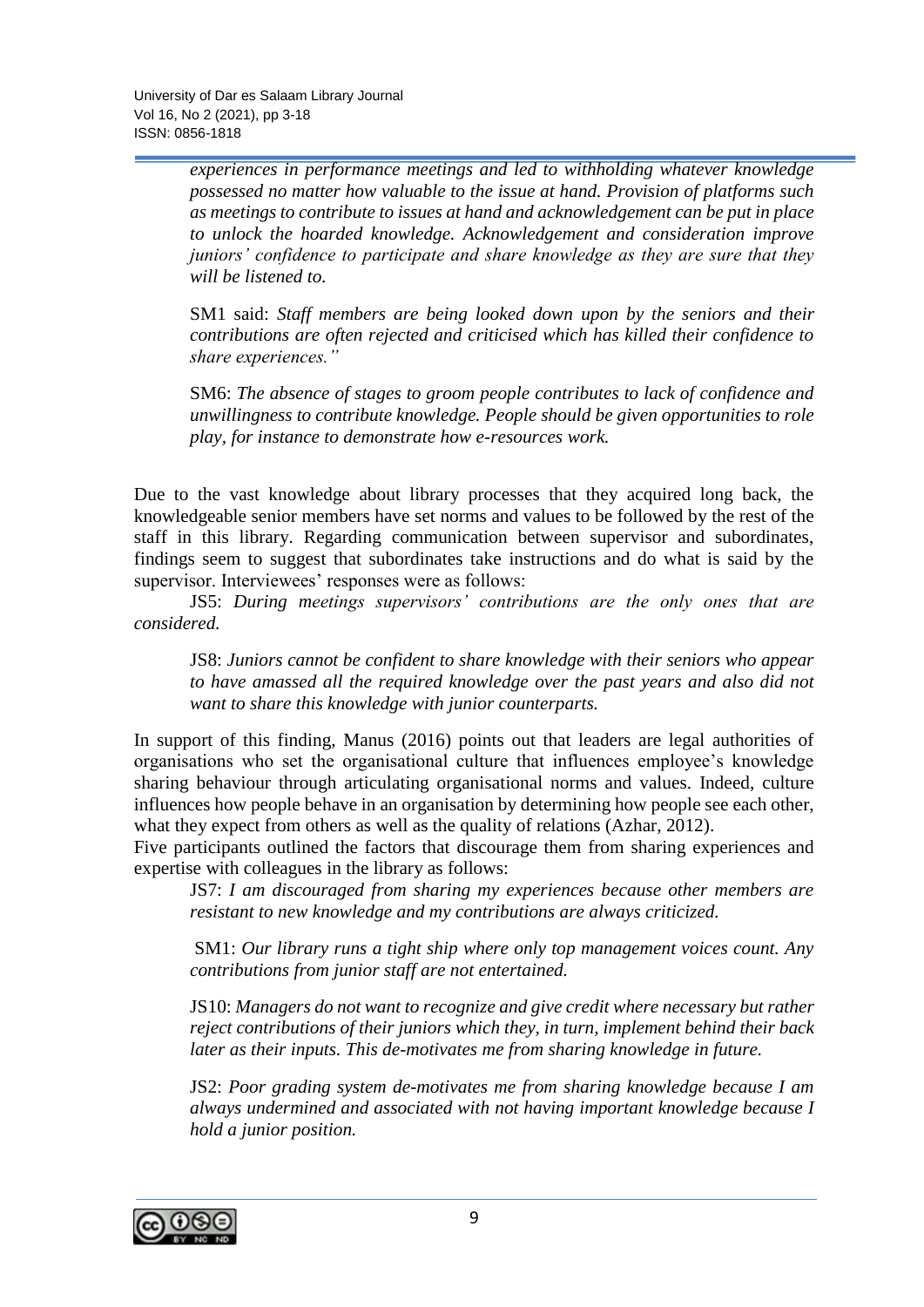SM6: *Some people are reluctant to take action, for example, if one shares but there are no takers for a training course suitable to one category. I personally have encouraged people to do further studies providing them with benefits of doing that for example at Polytechnics, University and also MOOCS but people are reluctant to take up such. Sharing knowledge, experiences is blocked by colleagues' attitude and reluctance to participate as most look forward to monetary benefits instead of professional growth. In future I can't keep sharing related information.*

The emerging trends are that knowledge sharing at this library is with trusted colleagues with whom good relations have been established, while knowledge hoarding is the practice among mistrusted members.

#### *Attitude of library staff towards knowledge hoarding*

When asked about the attitude of library staff towards knowledge hoarding, interviewees stated the following:

SM4: *People have a negative attitude towards knowledge sharing as evidenced by partial knowledge sharing in the library facilitated by the availability of internet that facilitates information sharing.*

SM6: *Generally, the attitude is to keep to ourselves what we know and have acquired. Sharing knowledge after attending workshops, conferences etc. is not taking place. Members who would not have attended such events never get the chances to know about the deliberations unless if they initiate the move to enquire from attendees.*

It seems there is silent competition among senior library staff where each one of them is strategically positioning themselves for higher positions. What seems to emerge is that seniors withhold knowledge as a strategy to be better than others during promotion time. Participants reported failure to enforce knowledge sharing due to the absence of a Knowledge Management Policy as the key reason for hoarding knowledge acquired from workshops or seminars:

SM4 said: *There is no clear cut policy in this regard, which makes it mandatory that when one is funded by the university to attend a workshop, they must facilitate another workshop to share the newly acquired knowledge.*

SM2 mentioned that: *I am not compelled to share so I keep it to myself.*

JS5 remarked: *Knowledge hoarding is not a wrong practice because sharing is not mandatory, hence librarians do not share newly acquired knowledge.* 

JS4 said: *Hoarding knowledge is the best way to maintain power, influence and job security*.

SM1: *The members of staff work on shift work bases making it difficult for people to work together as a team and this has rather encouraged individualism and knowledge hoarding.*

SM6: *Focus of the workshop or conference content may not be targeted for certain categories of staff. It is a waste of time giving feedback from a Research Data Management workshop to junior members of staff stationed at the entry point of our*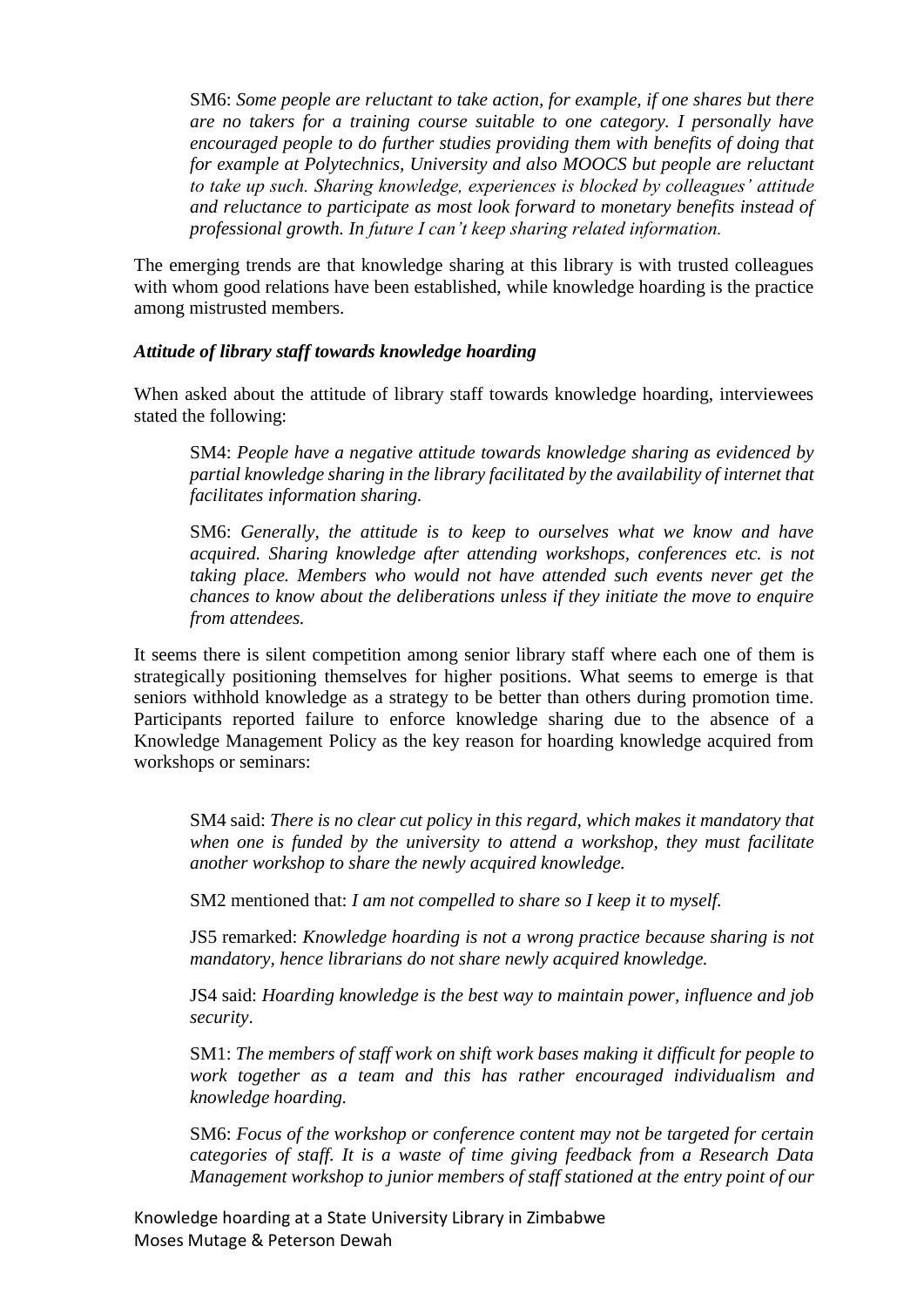*library with sole responsibility of verifying registration status of users intending to enter the library.*

Participants were requested to provide reasons why they rarely share their experiences or assist those who request this knowledge. Findings indicate that staff hoard knowledge to protect their positions and interests and regard knowledge as a source of power. Therefore, withholding expertise makes them irreplaceable and indispensable to the organisation.

JS3: *Knowledge is power, and sharing will be empowering your future competitor while disarming yourself.*

SM2: *I hoard knowledge so that I can always be consulted. Some colleagues want to be felt when they are not available because they are the only ones who know how to administer the institutional repository; maintain the library database software;* and *operate assistive machines for the disabled. Besides, I cannot equip someone with my expertise who will in turn become my biggest competitor in the future.*

SM6: *Those in need must identify those other members of staff that they believe know what they require and ask for assistance. There may not be means in place to get information from all staff. For instance, using a monkey survey, their specific needs can be identified. Through customised training, employees can be able to share their experiences.*

The results indicated that individuals regard their work environment as competitive such that sharing knowledge is tantamount to equipping the competitor; therefore, they choose to hoard knowledge.

### *The impact of knowledge hoarding on the performance of university library*

Regarding the effects of knowledge hoarding on the performance of university library, interviewees responded as follows:

SM2: *It impedes acquisition of new delivery methods and capabilities to navigate technology systems that have influenced traditional operations of the library.*

SM5: *Knowledge hoarding results in stalling provision of services such as loaning and returning of library materials when the library system is down, and the knowledgeable individual is away.*

JS9: *It lowers the library standards such as a better move towards electronic resource access as people fail to pull in the same direction because other people feel they are not as appreciated as others when the electronic resource-based knowledge is not shared with them.*

JS7: *Knowledge hoarding results in underutilization of electronic resources where just a few people can make use of electronic resource databases and untapped knowledge bases.* 

JS6: *Library management staff are better capacitated than any other staff because of being more experienced and their opportunity to attend workshops. By hoarding this knowledge triggers delayed service by juniors both unintentionally and intentionally as a way of revenging which will be blamed on seniors.*

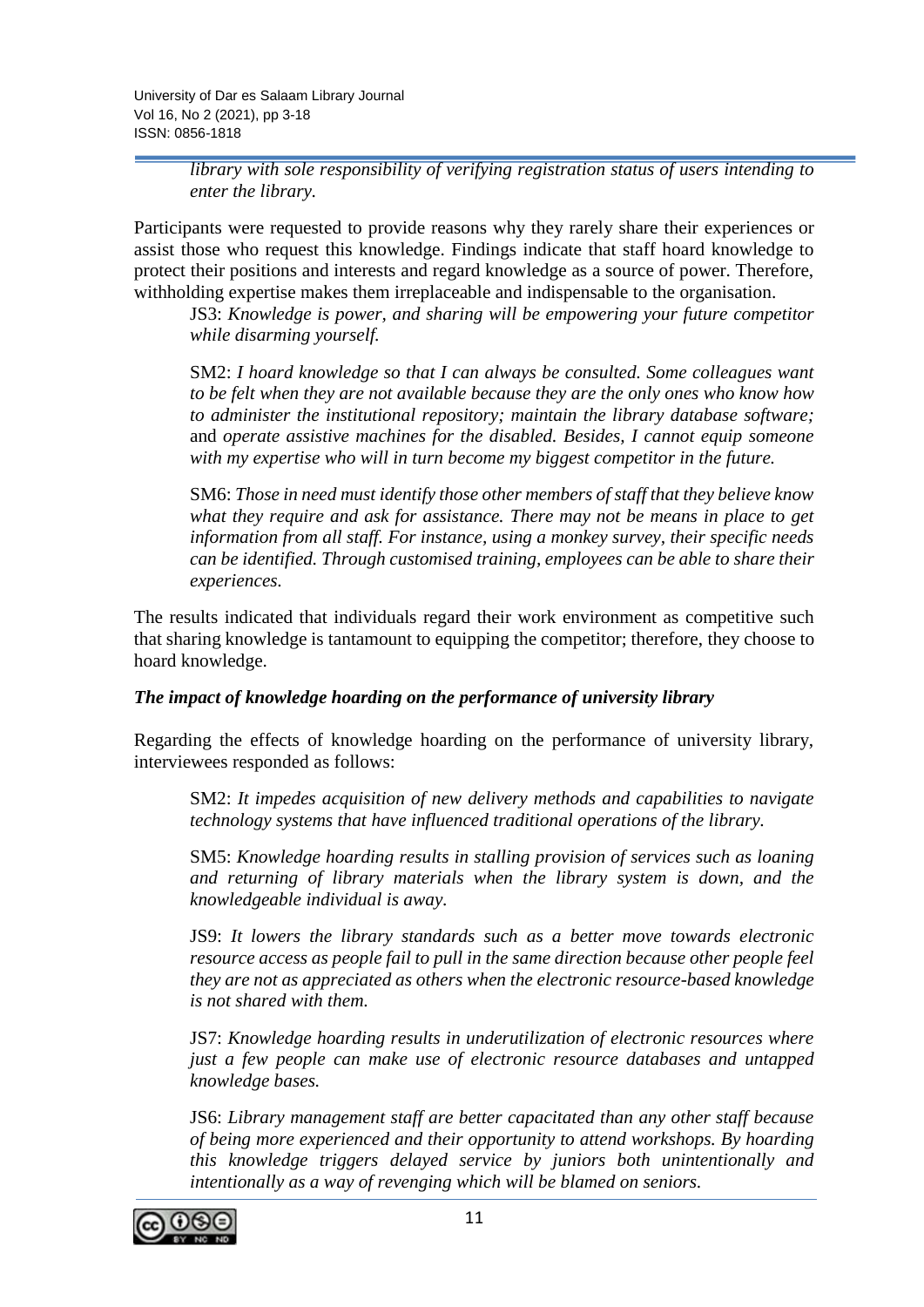SM4: *Knowledge hoarding created some bottlenecks in the system as an individual's pace and progress of work are dictated by someone such as the pace of uploading library materials on the institutional repository which is set by the systems analyst who is knowledgeable in exploiting the KOHA system used when uploading materials, causing a feeling of not being in control of their own success which demotivates staff.*

SM6: *Libraries and staff don't develop because a lot of trends, developments, practices are taking place and shaping up daily, and globally, so, hoarding information is not a good idea because one may keep an idea that is going to be overtaken by events. In this digital era, if you share knowledge usually in return you will receive something related, but if you do not share you are shut out of a network and what you may have as the latest of ideas would actually be obsolete."* 

Knowledge hoarded is knowledge underutilized; as such, knowledge hoarding results in failure to take full advantage of electronic resources available in the library.

### **Discussion of findings**

This section presents a discussion of research findings presented in the previous section.

### *Employee relations and knowledge hoarding*

What emerged from the findings is that library staff lacks team work and lacks trust in each other indirectly leading to the creation of informal circles which influence knowledge hoarding. Hislop (2013 as cited in Saretsalo, 2015) noted that where there is tension between employees and the organisation they work for; employees may decide to withhold their knowledge. Trust influences who one shares their knowledge and experiences with. The poor supervisor to subordinate relationships caused by the unfair treatment of junior staff has eroded trust and belief in junior staff that they are important players of the library team, and their knowledge is significant towards the good performance of the library. These findings are consistent with Arain's (2018) observation that when exposed to unfair treatment and unjustified criticism, junior staff tend to develop a negative relationship with their supervisors and do not share their knowledge and experiences. Similarly, the findings corroborate Mohmood *et al.'s* (2018) observation that unfair treatment of employees demotivates them to share knowledge because it erodes trust and justice that unite social groups and encourage working together. When subjected to supervisor incivility employees develop negative emotions which inhibit motivation for knowledge sharing (Chang, Xie & Feng 2017).

Peers in this university library share their knowledge with the expectations of reciprocation in future. These findings corroborate conclusions by Chipeta (2018) who studied knowledge sharing strategies in university libraries of Malawi and found out that reciprocal trust amongst peers and between junior and senior librarians have encouraged the free exchange of knowledge while distrust leads to withholding of knowledge. Interpersonal and informational injustice of employees is positively correlated to distrust among individuals which encourages knowledge hoarding (Schaap, 2018). The findings are in sync with Yiu and Law (2012) who aver that knowledge sharing cannot be fostered without an element of trust between two parties involved. The trends and findings of the current study support by Blau's social exchange theory in that people expect returns in respect of their shared knowledge. However, it has emerged in this study that the library employees lack team work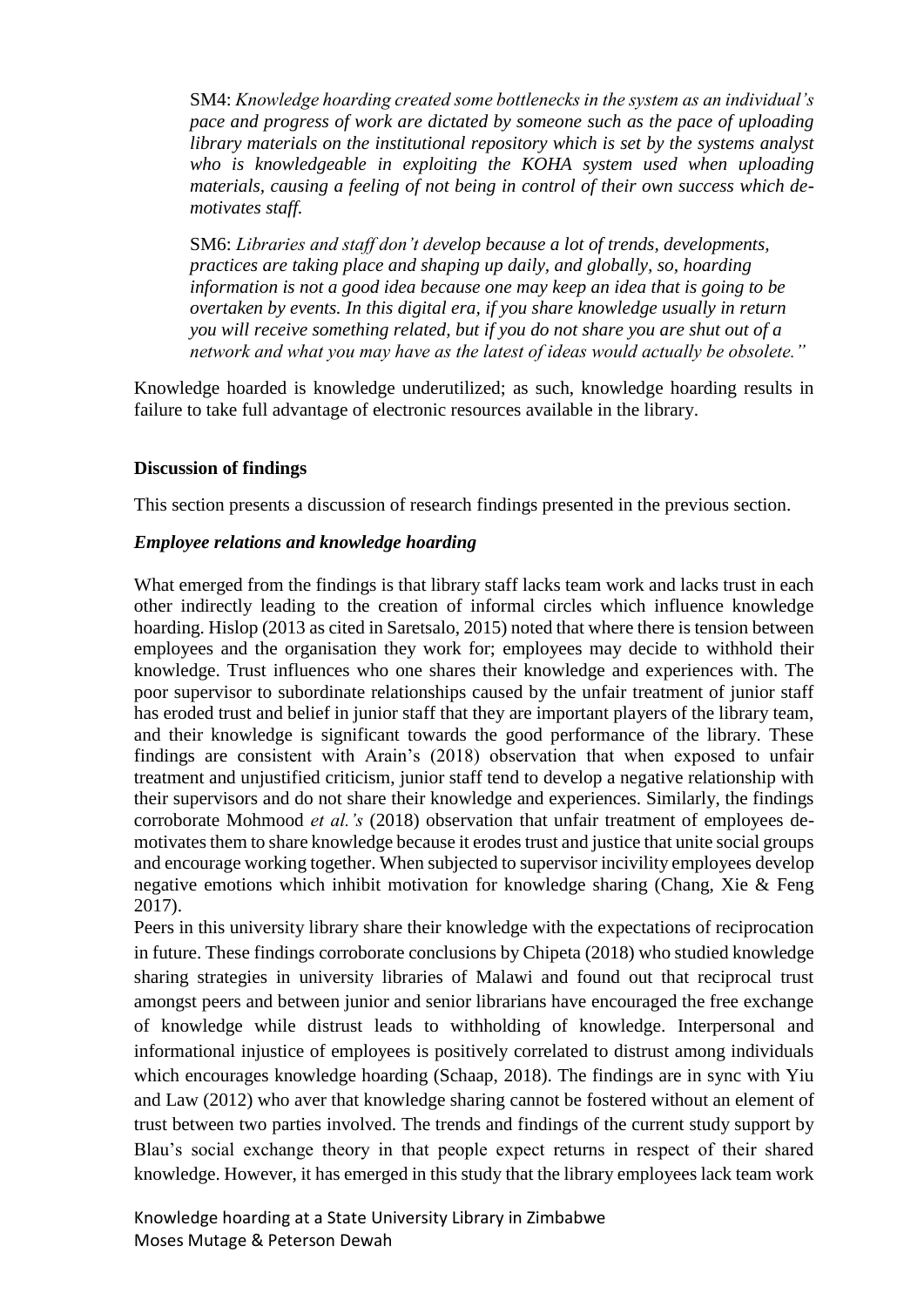and lack trust and all this negatively affect knowledge sharing which in turn has implications on service delivery.

## *Staff unwillingness to share knowledge*

The findings in the current study indicate that there is a culture that believes in seniors knowing everything, not recognising and acknowledging subordinates as sources of innovation in the library. This is because subordinates are considered to be less experienced and possessing less important knowledge. Such perceptions have de-motivated them to share knowledge. Lwanga and Ngulube (2019) found out that recognition has a positive bearing on knowledge creation in academic libraries. The juniors lack confidence and belief in themselves when they compare themselves with their seniors who are more experienced and knowledgeable in various library processes such as information preservation, information organisation and security systems, cataloguing and classification as well as how to use the anti-plagiarism software (Turnitin). This has affected the confidence of juniors to share their perceived little experiences with long-serving senior library members. While unsupportive organisational cultures that do not recognize inputs of organisational members as valuable de-motivates knowledge sharing (Manus 2016), unjustified incivility from senior management members disunites organisational groups and cause distrust between members that can cause knowledge hoarding (Chang, Xie & Feng, 2017).

Both poor and good relations exist between senior library management staff and their juniors and this has impact on sharing knowledge. Interpersonal trust forms the basis for good relationships between people where positive expectation about another person's behaviour is trusted (Yiu & Law, 2012), thereby influencing positive knowledge sharing. The reasons for sharing and hoarding knowledge are attested to by Blau's (1964) social exchange theory, which posits that interpersonal distrust results in the creation of ineffective social exchange relationships that induce positive knowledge hoarding behaviour.

The findings indicated that seniors believe that only knowledge from the top senior officials is considered relevant for the smooth running of the library. This has undermined the subordinates' willingness to share knowledge. Yiu and Law (2012) point out that leadership where only top management voices are considered relevant results in low levels of information exchange and, the subordinates tend to withhold and hoard their knowledge. In some cases, juniors see their once criticized innovative ideas being implemented in future which further de-motivates them from sharing knowledge and experiences. The results agree with Yiu and Law (2012) that lack of recognition and appreciation from others induces behaviour and attitudes that can result in withholding knowledge. The findings of the study have implications for Blau's social exchange theory (Blau, 1964) in relation to knowledge hoarding in academic libraries. In line with this Lwanga and Ngulube (2019) observe that if academic libraries are to recognise the centrality of staff knowledge, it is critical that rewards, which include recognition, reassignments, promotions, training and pay, need to be streamlined in library policies.

## *Attitude of library staff towards knowledge hoarding*

The researchers noted that library staff members have mixed feelings about knowledge hoarding. Most of the staff (both senior and junior) support the idea of withholding knowledge. It also emerged that knowledge hoarding in the library is indirectly encouraged by the absence of a knowledge-sharing policy. Webster et al (2008) observed that people

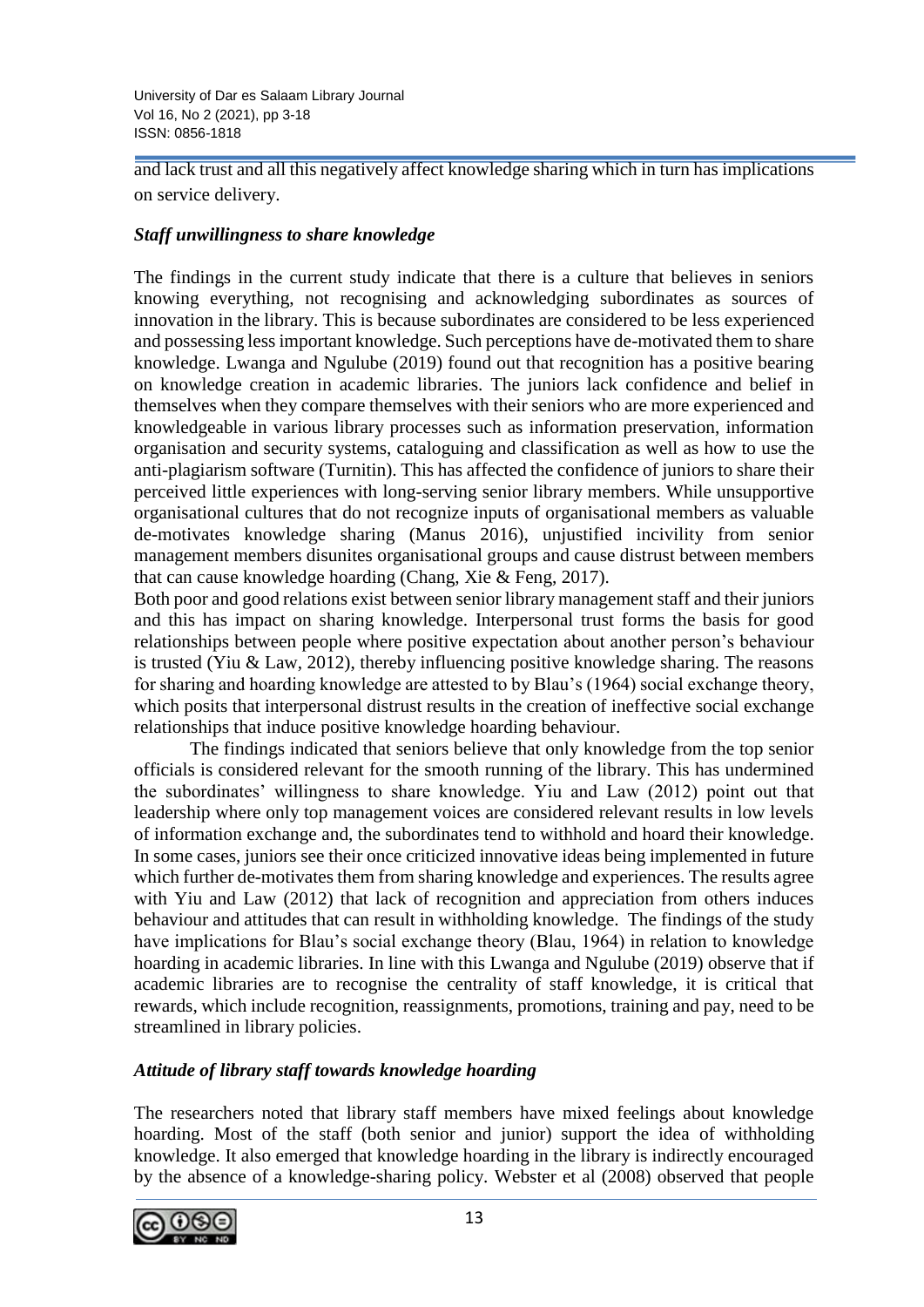fear the loss of superiority and knowledge ownership; therefore, people develop a positive attitude towards knowledge hoarding. What emerges is that staff members are not bound by any regulation to share newly acquired knowledge with colleagues after attending workshops and seminars. Staff members, therefore, keep to themselves the acquired knowledge on exploiting library electronic resource platform or databases and the adopted Resource Description and Access (RDA) cataloguing system. They consider all this acquired knowledge to be personal achievements.

What seems to emerge is that library staff felt that knowledge hoarding has more benefits to them than knowledge sharing; hence, they have developed tendency to hoard knowledge as a strategy for job security and to maintain positions, and gain unique power that enables individuals' authority to be felt in the library, confirming Webster et al (2008) who opined that knowledge hoarding behaviour can be influenced by the desire to maintain power. While Yiu and Law (2012) noted that people are discouraged to share knowledge because sharing is perceived as weakening one's corporate position in an organisation Tuitoek (2014) regards knowledge sharing as a self-disarming process in a competitive organisational environment since knowledge is viewed as a source of power. According to the Balu's social exchange theory a perceived low level of future returns regulates the spirit of knowledge hoarding amongst individuals. In the current study library employees tend to hoard their knowledge because they felt that there are no returns or benefits from sharing what they know.

#### *The impact of knowledge hoarding on the performance of university library*

A phenomenon that emerged from the findings was that withholding knowledge at the library hinders the provision of quality service that requires exploiting the KOHA library system such as loaning materials when it is down, and the knowledgeable person is not available. When one withholds either explicit knowledge in the form of electronic access procedure manuals, classification, and cataloguing manuals or tacit knowledge such as expertise on anti-plagiarism software needed by students and lecturers, other library staff will not be able to maintain a high quality of service in the absence of the knowledgeable individual. The findings corroborate Connelly's (2012) view that knowledge hoarding has never been shown to be a brighter side for enhancing good service delivery in organisations. This implies that hoarding knowledge would impair a collective move towards the provision of excellent services. Lack of knowledge sharing initiatives is strongly linked to poor service delivery (Azhar, 2012). Unless knowledge is shared among all staff, it remains packed in few individual minds leading to underutilization of electronic resources, hence negative effects on service delivery in this library. Connelly (2012) points out that knowledge hoarding has serious implications on organisational performance such as low levels of creativity, innovation and destruction of interpersonal relationships which all lead to bad workmanship and poor service delivery. According to Blau (1964) social exchange encourages people to interact regularly, sharing ideas and updates of work which will ensure a collective effort towards good service delivery.

#### **Implications of the research**

The current study has some managerial, practical and research implications that should be considered when interpreting the findings. The knowledge hoarding study was conducted on purposively selected 26 participants consisting seniors and their juniors. Future research should extend to all members of staff who work in the state university libraries. Further research on knowledge mapping in the state library will help to survey and locate where knowledge lies in the libraries. The other managerial implication is that performance gaps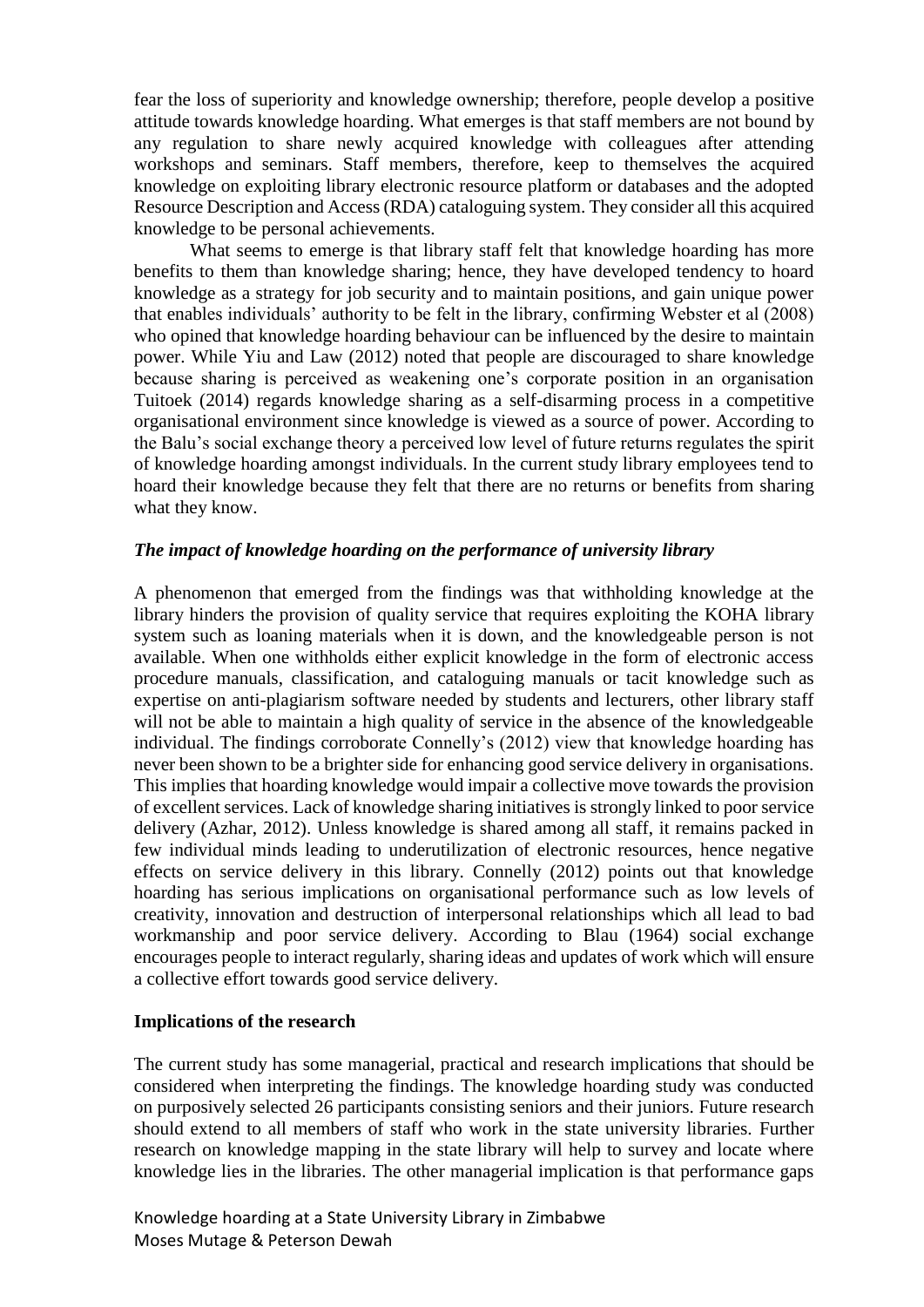University of Dar es Salaam Library Journal Vol 16, No 2 (2021), pp 3-18 ISSN: 0856-1818

require that the state library management to put up a proper induction programme where new employees in the university libraries learn about its culture and inculcate a culture of knowledge sharing rather than conceal knowledge. Concealing knowledge impacts on service delivery.

### **Conclusion**

The study established that both senior and junior library staff practice knowledge hoarding in this public university library. Their reasons for withholding knowledge included unfair treatment, fear of losing power and status, distrust, and lack of knowledge management policy, among others. Staff de-motivation, mistrust, autocratic leadership styles and undermining juniors were major factors that contribute to poor/bad relations which in turn induce knowledge hoarding. Key findings indicate that lack of recognition, rejection of knowledge contributions, criticism and poor grading systems were major factors that motivate knowledge hoarding and have implications on the performance of new library roles. It was also concluded that subordinates always want to balance social exchange with their superiors. Therefore, if supervisors tend to hide their knowledge it will stimulate knowledge hoarding behaviour in their juniors to balance social exchange. Social exchange theory can be used as a basis for eliminating knowledge hoarding. When a subordinate feels that their supervisor is hiding knowledge from them, they tend to balance the social exchange by refusing to divulge their experiences to them.

## **Recommendations**

To improve service delivery in this public university library, the study makes the following recommendations:

- i. The University Library Management should professionally resolve library employee conflicts so that there is a cordial work relationship that does not induce knowledge hoarding.
- ii. The library management should advocate for a culture that promotes respect and fair treatment of all library staff to shape interpersonal trust and rebuilding of good relations between senior library management staff and their juniors. This then boosts the desire to share knowledge and avoid withholding knowledge and experiences.
- iii. The University library should adopt and implement an appropriate knowledge management policy to discourage knowledge hoarding and formalize knowledge sharing across the library staff. Enforcing knowledge sharing policy, in particular, will make it mandatory to organise internal workshops that orient other library staff members about newly acquired knowledge from external workshops for which participation was organised and funded by the university. This discourages the privatisation of knowledge.
- iv. Furthermore, the university library should organise different reward packages to incentivise knowledge sharing to activate the desire to share rather than hoard knowledge.

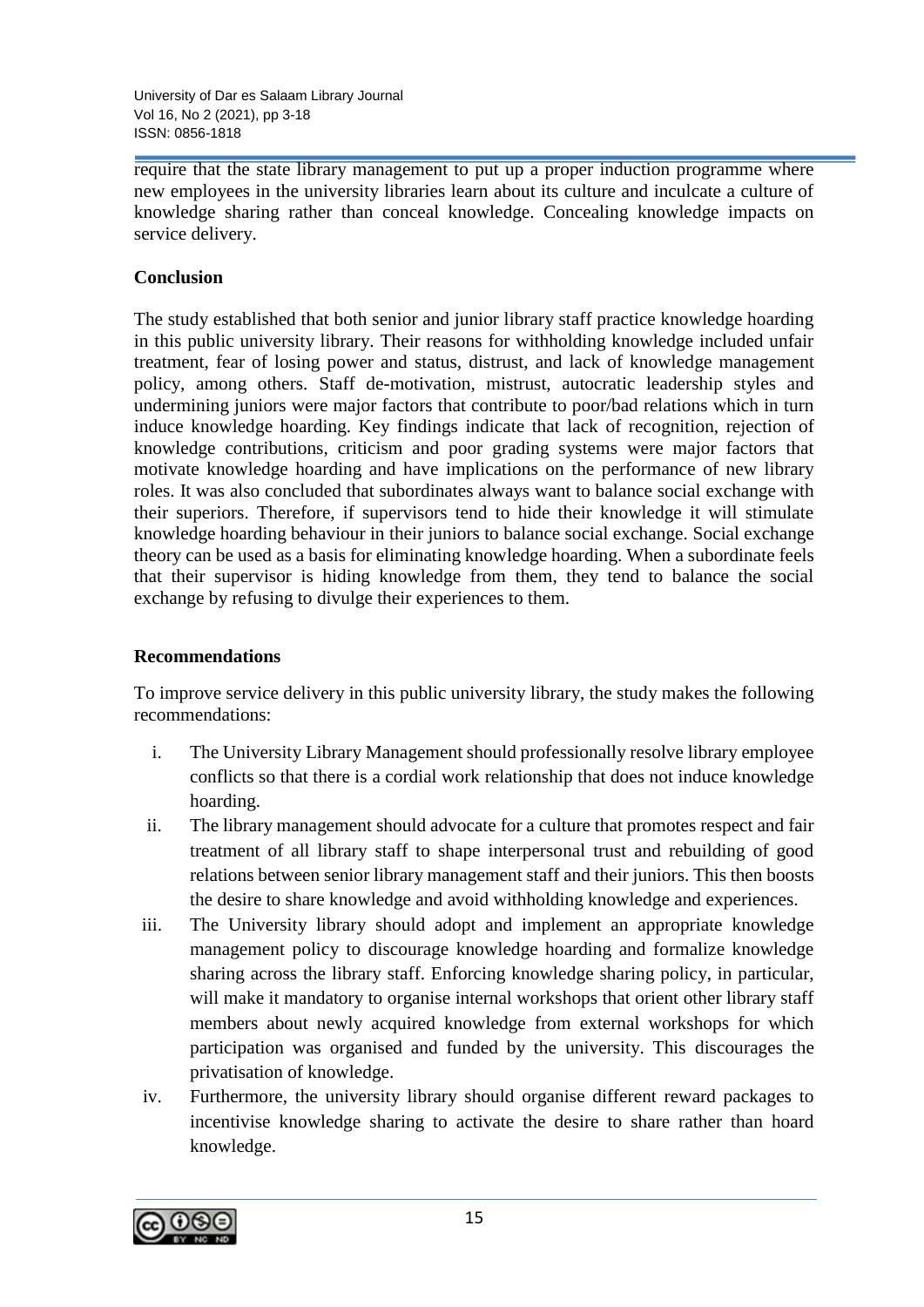- v. To unlock innovative ideas residing in individual minds that can improve the performance of the library, the university library management should budget time for physical socialisation and social networking to encourage open discussions between senior and junior staff.
- vi. Senior library staff should recognize and appreciate any knowledge contributions from the library staff regardless of positions.

#### **References**

- Abe, I. I. & Mason, R.B. (2016). The role of individual interpersonal relationships on work performance in the South African Retail Sector. *Problems and Perspectives in Management,* 14(2), 192-200. http://dx.doi.org/10.21511/ppm.14 (2-1).2016.08
- Ajie, I. (2019). Issues and prospects of knowledge sharing in academic libraries. *Library Philosophy and Practice (e-journal), paper 2521.* Retrieved from <https://digitalcommons.unl.edu/libphilprac/2521>
- Arain, G. A. (2018). Top-down knowledge hiding in organizations. *Journal of Business Ethics*, 164(3), 611-625.
- Azhar, N. H. B. B. (2012). Motivation factors on knowledge sharing among public sector organisations in Malysia. Retrieved from: [https://core.ac.uk/download/pdf/16515334.pdf.](https://core.ac.uk/download/pdf/16515334.pdf)
- Blau, P. M. (1964). *Exchange and Power in Social life.* John Wiley. <https://doi.org/10.4324/9780203792643>
- Burmeister, A., Fasbender, U., & Gerpott, F. H. (2019). Consequences of knowledge hiding: The differential compensatory effects of guilt and shame. *Journal of Occupational and Organizational Psychology,* 92(2), 281–304. <https://doi.org/10.1111/joop.12249>
- Chang, L. Xie, W. & Feng, T. (2017). How does supervisor incivility impair employees' knowledge sharing: Evidence from Chinese firms? *International Journal and Business and Social Science*, 8(10),201-213.
- Chipeta, G. T. (2018). *Knowledge Sharing Strategies in University Libraries of Malawi.* PhD Thesis, University of KwaZulu-Natal, South Africa.
- Connelly, C. E. (2012). Predictors of Knowledge Sharing in Organisations. *Leadership & Organisation Development Journal,* 24(5),294-301.
- Connelly, C. E. (2019). Understanding knowledge hiding in organisations. *Journal of organisational behaviour,* 40 (7).779-782.
- Ellahi, A. A. & Mushtaq, R. (2011). Probing factors affecting knowledge sharing behaviour of Pakistani Bloggers. *The Electronic Journal on Information Systems in Developing Countries*, 45(6),1-14.
- Lwanga, N.E. & Ngulube, P., 2019. Nexus between reward culture and knowledge creation in selected academic libraries in Uganda. *South African Journal of Information Management,* 21(1), 1-8. https://doi.org/10.4102/ sajim.v21i1.1022
- Makeyiso, N. (2013). Knowledge sharing practices in academic libraries with special reference to UNISA library. Master's dissertation, University of Cape Town, Cape Town, South Africa.
- Mangold, S. (2017). Knowledge hiding in organizations: A multilevel analysis of antecedents and consequences. PhD thesis, Technischen Universität München, Munich, Germany.
- Manus, P.M. (2016) Examining the Factors to Knowledge Sharing within an Organisational Context. *Irish Academy of Management (IAM) - Doctoral Colloquium, Dublin*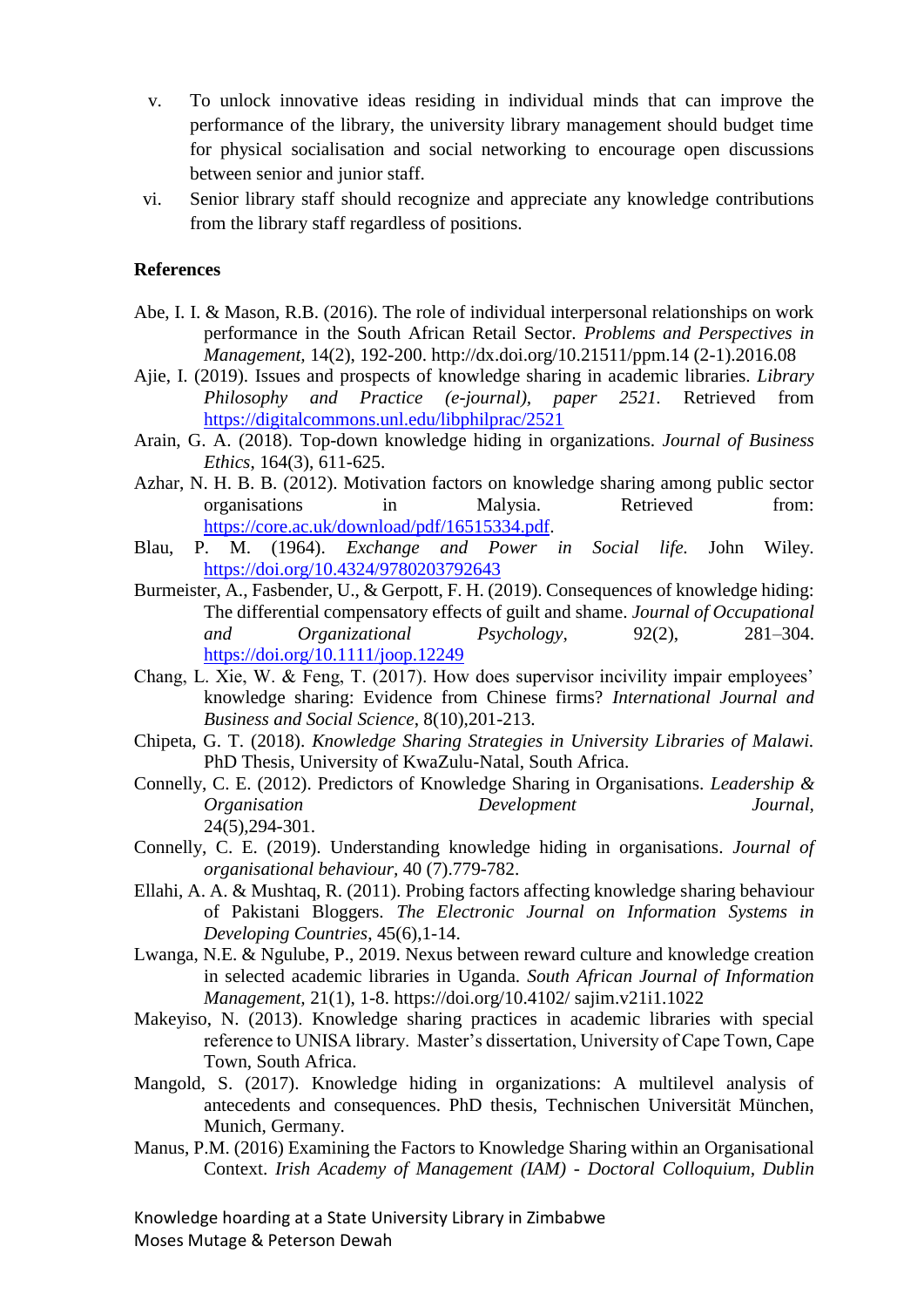### *2016*.

- Maponya, P. M. (2004). Knowledge management practices in academic libraries: A case study of the University of Natal, Pietermaritzburg Libraries. SCECSAL Proceedings.
- Mavodza, J. & Ngulube, P. (2010). Exploring the use of knowledge management practices in an academic library in a changing information environment. *South Africa Journal Libraries & Information Science*, 77(1),15-25.
- Mohammad, M.T. F., Alajmi, S.A. & Ahmed, E.A.R.D. (2018). Motivation factors towards knowledge sharing intentions and attitudes. *Journal of Business administration*, 9 (4).110-126.
- Nove, E.V.A. & Dya, P (2013). Knowledge sharing in Libraries: A case study of knowledge sharing strategies in Indonesian university libraries, IFLA WLIC, 1-12
- Onifade, F. N. (2015). Knowledge sharing among librarians in federal university libraries in Nigeria. *Journal of Information and Knowledge Management*, 5(3). 91-97
- Poonkothai, R. (2016). Knowledge management as an important tool in library management. *International Journal of Information Technology and Library Science*, 5(1), 9-14.
- Razmerita, L., Kirchner, K. & Nielsen, P. (2016). What factors influence knowledge sharing in organizations? A social dilemma perspective of social media communication, *Journal of Knowledge Management,* 20 (6), 1225-1246. <https://doi.org/10.1108/JKM-03-2016-0112>
- Rehman, M. Mahmood, A. K. B. Salleh, R., & Amin, A. (2010). Review of Factors Affecting Knowledge Sharing Behavior. *International Conference on E-business, Management and Economics*, IPEDR (3), 223-227.
- Sajeva, S. (2014). Encouraging knowledge sharing among employees: How reward matters. *Procedia - Social and Behavioral Sciences*, (156), 130 – 134.
- Saretsalo, M. (2015). Factors influencing organisational Knowledge Management: Knowledge transfer in two local finance companies. Bachelor's dissertation, Turku University of Applied Sciences, Turku, Finland.
- Schaap, N. (2018). Knowledge hiding of the leader and its effects on interpersonal and informational justice and employee performance. 10575553, Master's dissertation. Universiteit van Amsterdam, Amsterdam, Netherlands.
- Susanty, A. I. & Wood, P.C. (2011). The Motivation to Share Knowledge of the Employees in the Telecommunication Service providers in Indonesiain Proceedings of *International Conference on Social Science and HumanityIPEDR*, 5,IACSIT Press, Singapore
- Tahleho, T. E. (2016). Improving Service Delivery at the National University of Lesotho Library through Knowledge Sharing. Master's thesis, University of South Africa, Pretoria, South Africa. Retrieved from<https://uir.unisa.ac.za/handle/10500/21730>
- Tan, C. N. L. & Noor, S.M. (2012). Knowledge management enablers, knowledge sharing and research collaboration: a study of knowledge management at research universities in Malaysia. *Asian Journal of Technology Innovation*, 21(2), 251-276.
- Tang, P. M., Bavik, Y. L. Chen Y. F. & Tjosvold, D. (2015). Linking ethical leadership to knowledge sharing and knowledge hiding: The mediating role of psychological engagement. IPEDR, 84, 71-76.
- Tuitoek, C. C. (2014). *Transfer of Tacit Knowledge among staff at the Kenya National Library Service*. Master's Dissertation, Moi University, Nairobi Kenya.
- Ugochukwu, E. D., & Rajagopal, P. (2018). A conceptual framework on factors affecting